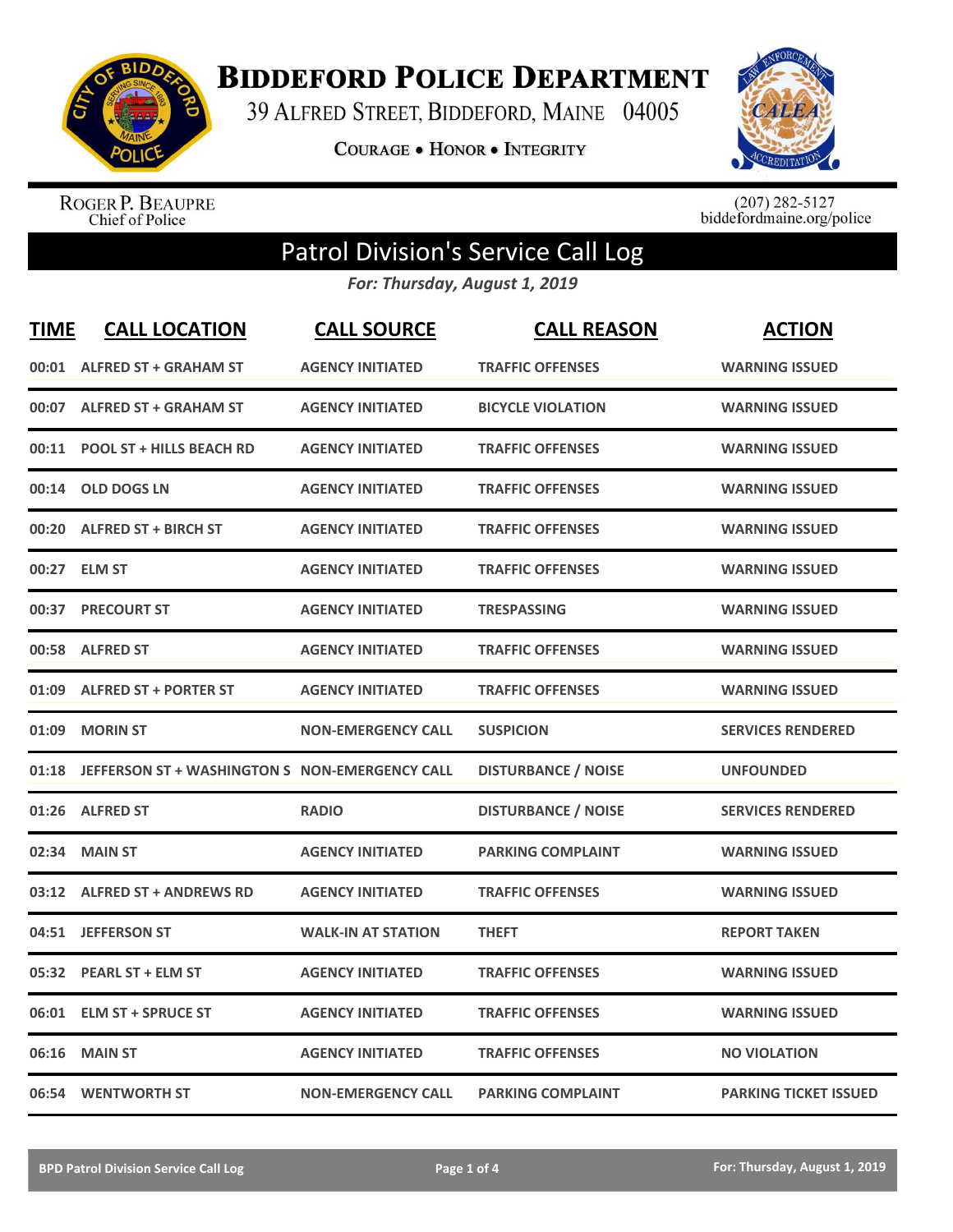| <b>TIME</b>                   | <b>CALL LOCATION</b>                                                                                                                                                                                                                                                                                             | <b>CALL SOURCE</b>        | <b>CALL REASON</b>            | <b>ACTION</b>            |  |
|-------------------------------|------------------------------------------------------------------------------------------------------------------------------------------------------------------------------------------------------------------------------------------------------------------------------------------------------------------|---------------------------|-------------------------------|--------------------------|--|
|                               | 06:59 FOSS ST                                                                                                                                                                                                                                                                                                    | <b>AGENCY INITIATED</b>   | <b>TRAFFIC OFFENSES</b>       | <b>VSAC ISSUED</b>       |  |
|                               | 06:59 WELLSPRING RD                                                                                                                                                                                                                                                                                              | <b>E-911 CALL</b>         | 911 MISUSE                    | <b>FALSE ALARM</b>       |  |
|                               | 07:12 WEST ST                                                                                                                                                                                                                                                                                                    | <b>AGENCY INITIATED</b>   | <b>TRAFFIC OFFENSES</b>       | <b>WARNING ISSUED</b>    |  |
|                               | 07:25 ALFRED ST                                                                                                                                                                                                                                                                                                  | <b>NON-EMERGENCY CALL</b> | <b>COURT ORDERED CHECK IN</b> | <b>SERVICES RENDERED</b> |  |
|                               | 07:37 MAY ST                                                                                                                                                                                                                                                                                                     | <b>AGENCY INITIATED</b>   | <b>TRAFFIC OFFENSES</b>       | <b>WARNING ISSUED</b>    |  |
|                               | 07:45 GUINEA RD + MISTY MEADOWS AGENCY INITIATED                                                                                                                                                                                                                                                                 |                           | <b>TRAFFIC OFFENSES</b>       | <b>WARNING ISSUED</b>    |  |
|                               | 07:46 ALFRED ST                                                                                                                                                                                                                                                                                                  | <b>AGENCY INITIATED</b>   | <b>TRAFFIC OFFENSES</b>       | <b>WARNING ISSUED</b>    |  |
|                               | 08:00 CARVER ST + ELM ST                                                                                                                                                                                                                                                                                         | <b>AGENCY INITIATED</b>   | <b>TRAFFIC OFFENSES</b>       | <b>WARNING ISSUED</b>    |  |
|                               | 08:07 POOL ST + SEVIGNY AVE                                                                                                                                                                                                                                                                                      | <b>AGENCY INITIATED</b>   | <b>TRAFFIC OFFENSES</b>       | <b>WARNING ISSUED</b>    |  |
|                               | 08:10 ELM ST                                                                                                                                                                                                                                                                                                     | <b>AGENCY INITIATED</b>   | <b>TRAFFIC OFFENSES</b>       | <b>WARNING ISSUED</b>    |  |
|                               | 08:11 PRECOURT ST + CARVER ST                                                                                                                                                                                                                                                                                    | <b>AGENCY INITIATED</b>   | <b>TRAFFIC OFFENSES</b>       | <b>VSAC ISSUED</b>       |  |
|                               | 08:22 POOL ST + ANGEL LN                                                                                                                                                                                                                                                                                         | <b>AGENCY INITIATED</b>   | <b>TRAFFIC OFFENSES</b>       | <b>VSAC ISSUED</b>       |  |
|                               | 08:31 LANDRY ST + PRECOURT ST                                                                                                                                                                                                                                                                                    | <b>AGENCY INITIATED</b>   | <b>TRAFFIC OFFENSES</b>       | <b>VSAC ISSUED</b>       |  |
|                               | 08:37 ALFRED ST                                                                                                                                                                                                                                                                                                  | <b>OTHER</b>              | <b>ASSIST PD AGENCY</b>       | <b>REPORT TAKEN</b>      |  |
|                               | 08:39 LINCOLN ST                                                                                                                                                                                                                                                                                                 | <b>AGENCY INITIATED</b>   | <b>TRAFFIC OFFENSES</b>       | <b>WARNING ISSUED</b>    |  |
|                               | 08:49 SOUTH ST                                                                                                                                                                                                                                                                                                   | <b>AGENCY INITIATED</b>   | <b>ANIMAL COMPLAINT</b>       | <b>SERVICES RENDERED</b> |  |
|                               | 08:50 PRECOURT ST                                                                                                                                                                                                                                                                                                | <b>AGENCY INITIATED</b>   | <b>TRAFFIC OFFENSES</b>       | <b>WARNING ISSUED</b>    |  |
|                               | 08:57 ELM ST                                                                                                                                                                                                                                                                                                     | <b>AGENCY INITIATED</b>   | <b>TRAFFIC OFFENSES</b>       | <b>WARNING ISSUED</b>    |  |
|                               | 09:07 BACON ST + PIERSONS LN                                                                                                                                                                                                                                                                                     | <b>NON-EMERGENCY CALL</b> | <b>PARKING COMPLAINT</b>      | <b>NO VIOLATION</b>      |  |
|                               | 09:11 GRAHAM ST                                                                                                                                                                                                                                                                                                  | <b>RADIO</b>              | <b>PARKING COMPLAINT</b>      | <b>SERVICES RENDERED</b> |  |
|                               | 09:29 BIRCH ST                                                                                                                                                                                                                                                                                                   | <b>NON-EMERGENCY CALL</b> | <b>ASSIST PD AGENCY</b>       | <b>NEGATIVE CONTACT</b>  |  |
|                               | 09:33 FOSS ST<br><b>WALK-IN AT STATION</b><br><b>VIOL PROTECTION FROM ABUSE</b><br><b>REPORT TAKEN</b><br>OFFENDER: KENNITH ERIC MCQUEEN  AGE: 31  RESIDENT OF: BIDDEFORD, ME<br><b>CHARGE: PROBATION HOLD</b><br><b>CHARGE: VIOLATING CONDITION OF RELEASE</b><br>CHARGE: VIOLATING PROTECTION FROM ABUSE ORDER |                           |                               |                          |  |
| <b>CHARGE: WARRANT ARREST</b> |                                                                                                                                                                                                                                                                                                                  |                           |                               |                          |  |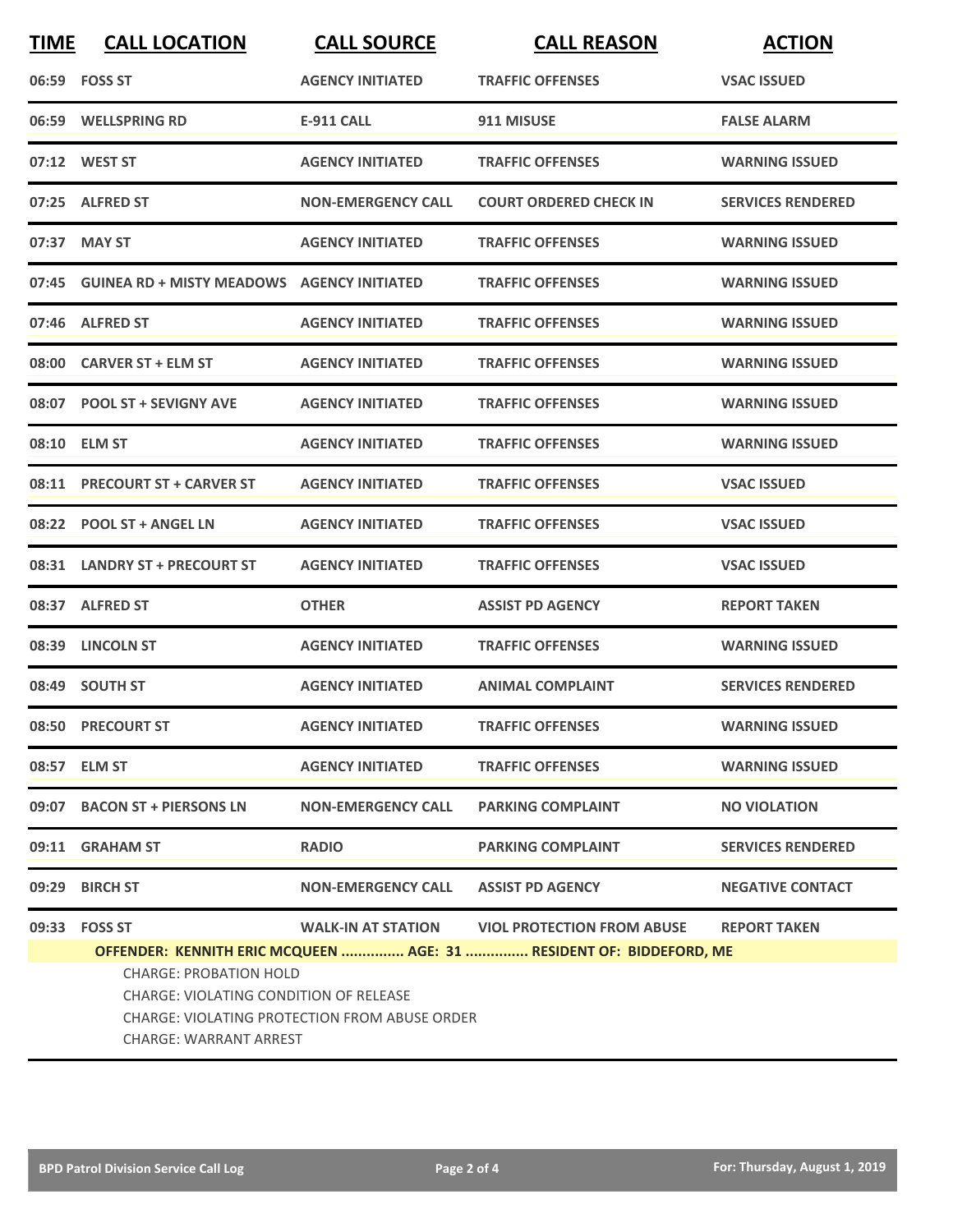| <b>TIME</b> | <b>CALL LOCATION</b>                                      | <b>CALL SOURCE</b>                                                | <b>CALL REASON</b>                                                | <b>ACTION</b>             |  |  |
|-------------|-----------------------------------------------------------|-------------------------------------------------------------------|-------------------------------------------------------------------|---------------------------|--|--|
|             | 09:53 ALFRED ST                                           | <b>OTHER</b>                                                      | <b>ASSIGN AR</b>                                                  | <b>REPORT TAKEN</b>       |  |  |
|             |                                                           |                                                                   | OFFENDER: KELLY JO MCALINDEN  AGE: 48  RESIDENT OF: BIDDEFORD, ME |                           |  |  |
|             | CHARGE: THEFT BY UNAUTHORIZED TAKING OR TRANSFER-BUILDING |                                                                   |                                                                   |                           |  |  |
|             | 09:55 FORTUNES ROCKS RD                                   | <b>AGENCY INITIATED</b>                                           | <b>DRUG</b>                                                       | <b>CITATION ISSUED</b>    |  |  |
|             |                                                           | CHARGE: POSSESSION OF MARIJUANA UNDER 21 YRS OLD- UP TO 1.25 OZ   | OFFENDER: COLBY KYLE POPE  AGE: 19  RESIDENT OF: BIDDEFORD, ME    |                           |  |  |
|             | 10:15 BRADBURY ST                                         | <b>NON-EMERGENCY CALL</b>                                         | <b>ESCORTS DHHS</b>                                               | <b>SERVICES RENDERED</b>  |  |  |
|             | 10:29 WASHINGTON ST                                       | <b>NON-EMERGENCY CALL</b>                                         | <b>DISTURBANCE / NOISE</b>                                        | <b>UNFOUNDED</b>          |  |  |
|             | 10:43 SOUTH ST                                            | <b>AGENCY INITIATED</b>                                           | <b>ANIMAL COMPLAINT</b>                                           | <b>SERVICES RENDERED</b>  |  |  |
|             | 10:56 ACORN ST                                            | <b>WALK-IN AT STATION</b>                                         | <b>CIVIL COMPLAINT</b>                                            | <b>SERVICES RENDERED</b>  |  |  |
|             | <b>11:21 FORTUNES ROCKS RD</b>                            | <b>NON-EMERGENCY CALL</b>                                         | <b>ALL OTHER</b>                                                  | <b>SERVICES RENDERED</b>  |  |  |
|             | 11:30 ALFRED ST                                           | <b>NON-EMERGENCY CALL</b>                                         | <b>CAR SEAT DETAIL</b>                                            | <b>SERVICES RENDERED</b>  |  |  |
|             | 11:45 CHAPEL ST                                           | <b>WALK-IN AT STATION</b>                                         | <b>VIN VERIFICATION</b>                                           | <b>SERVICES RENDERED</b>  |  |  |
|             | 11:55 ACORN ST                                            | <b>NON-EMERGENCY CALL</b>                                         | <b>DISTURBANCE / NOISE</b>                                        | <b>WARNING ISSUED</b>     |  |  |
| 13:01       | <b>BOULDER WAY</b>                                        | NON-EMERGENCY CALL SHOPLIFTING                                    |                                                                   | <b>CITATION ISSUED</b>    |  |  |
|             |                                                           | CHARGE: THEFT BY UNAUTHORIZED TAKING OR TRANSFER - SHOPLIFTING    | OFFENDER: LAURA M BERRY  AGE: 46  RESIDENT OF: SCARBOROUGH, ME    |                           |  |  |
|             | 13:07 ALFRED ST                                           | <b>E-911 CALL</b>                                                 | <b>DOMESTIC COMPLAINTS</b>                                        | <b>REPORT TAKEN</b>       |  |  |
|             | <b>13:09 YORK ST</b>                                      | <b>NON-EMERGENCY CALL</b>                                         | <b>PRISONER PROCESS</b>                                           | <b>ARREST(S) MADE</b>     |  |  |
|             | 13:58 FOSS ST                                             | <b>RADIO</b>                                                      | <b>ESCORTS / RELAYS</b>                                           | <b>SERVICES RENDERED</b>  |  |  |
|             | <b>14:12 MAIN ST</b>                                      | <b>AGENCY INITIATED</b>                                           | <b>ANIMAL COMPLAINT</b>                                           | <b>SERVICES RENDERED</b>  |  |  |
| 14:22       | <b>MAIN ST</b>                                            | <b>WALK-IN AT STATION</b>                                         | <b>ARTICLES LOST/FOUND</b>                                        | <b>REPORT TAKEN</b>       |  |  |
|             | 14:30 SOUTH ST                                            | <b>NON-EMERGENCY CALL</b>                                         | <b>SUSPICION</b>                                                  | <b>ARREST(S) MADE</b>     |  |  |
|             | <b>CHARGE: ASSAULT</b>                                    |                                                                   | OFFENDER: LAWRENCE R COUTURE  AGE: 60  RESIDENT OF: BIDDEFORD, ME |                           |  |  |
|             |                                                           | CHARGE: DISORDERLY CONDUCT, LOUD UNREASONABLE NOISE               |                                                                   |                           |  |  |
|             |                                                           | CHARGE: REFUSING TO SUBMIT TO ARREST OR DETENTION, PHYSICAL FORCE |                                                                   |                           |  |  |
|             |                                                           | CHARGE: REFUSING TO SUBMIT TO ARREST OR DETENTION-REFUSAL TO STOP |                                                                   |                           |  |  |
|             | 14:43 SOUTH ST                                            | <b>AGENCY INITIATED</b>                                           | <b>ANIMAL COMPLAINT</b>                                           | <b>NEGATIVE CONTACT</b>   |  |  |
| 14:48       | <b>ANDREWS RD</b>                                         | <b>E-911 CALL</b>                                                 | 911 MISUSE                                                        | <b>NO ACTION REQUIRED</b> |  |  |
|             | 14:49 KEELY WAY                                           | <b>E-911 CALL</b>                                                 | 911 MISUSE                                                        | <b>SERVICES RENDERED</b>  |  |  |